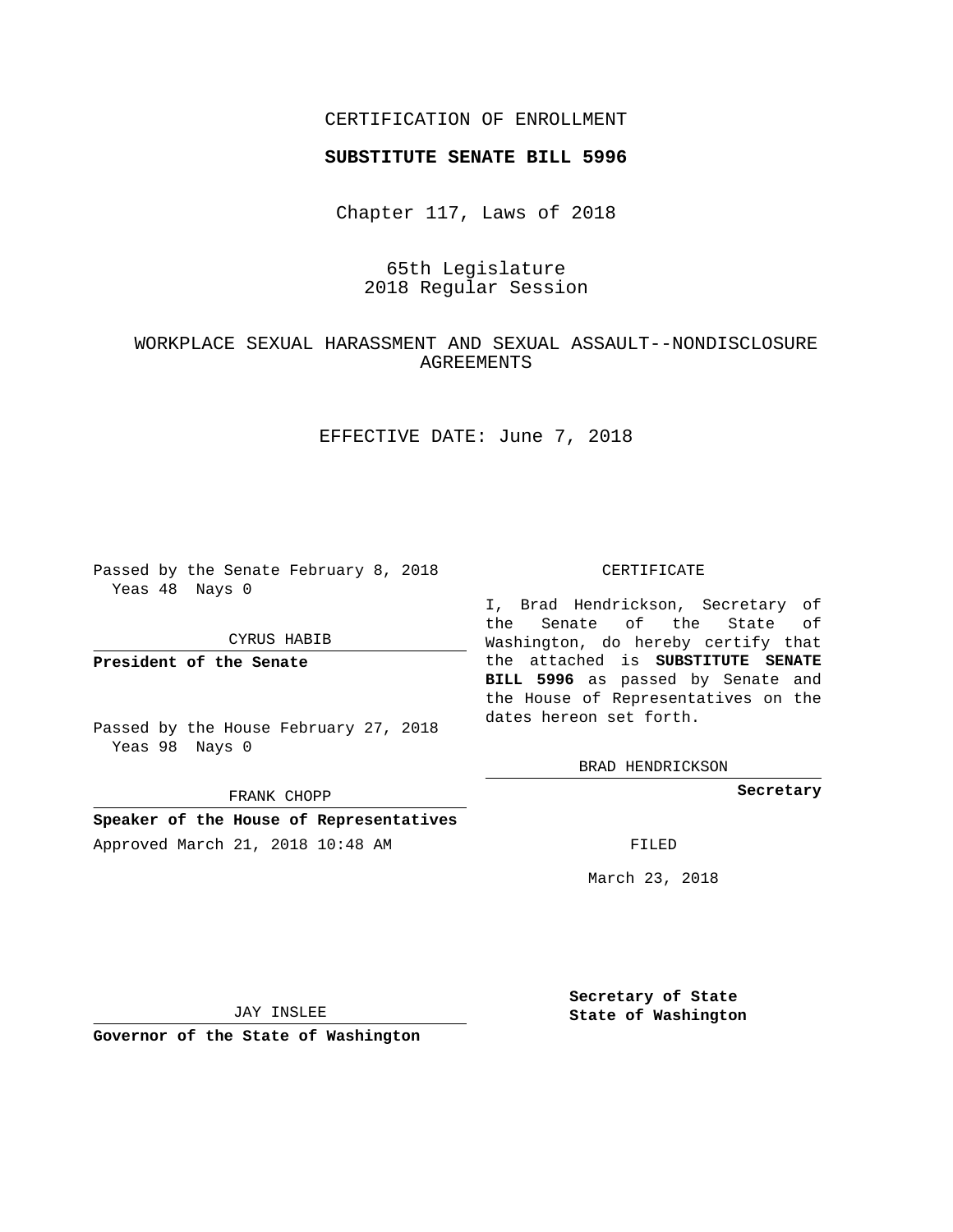## **SUBSTITUTE SENATE BILL 5996**

Passed Legislature - 2018 Regular Session

**State of Washington 65th Legislature 2018 Regular Session**

**By** Senate Labor & Commerce (originally sponsored by Senators Keiser, Darneille, Frockt, Van De Wege, Pedersen, Hunt, Chase, Saldaña, Kuderer, and Hasegawa)

READ FIRST TIME 02/01/18.

 AN ACT Relating to encouraging the disclosure and discussion of sexual harassment and sexual assault in the workplace; and adding a 3 new section to chapter 49.44 RCW.

BE IT ENACTED BY THE LEGISLATURE OF THE STATE OF WASHINGTON:

 NEW SECTION. **Sec. 1.** A new section is added to chapter 49.44 6 RCW to read as follows:

 (1) Except for settlement agreements under subsection (4) of this section, an employer may not require an employee, as a condition of employment, to sign a nondisclosure agreement, waiver, or other document that prevents the employee from disclosing sexual harassment or sexual assault occurring in the workplace, at work-related events coordinated by or through the employer, or between employees, or between an employer and an employee, off the employment premises.

 (2) Except for settlement agreements under subsection (4) of this section, any nondisclosure agreement, waiver, or other document signed by an employee as a condition of employment that has the purpose or effect of preventing the employee from disclosing or discussing sexual harassment or sexual assault occurring in the workplace, at work-related events coordinated by or through the employer, or between employees, or between an employer and an